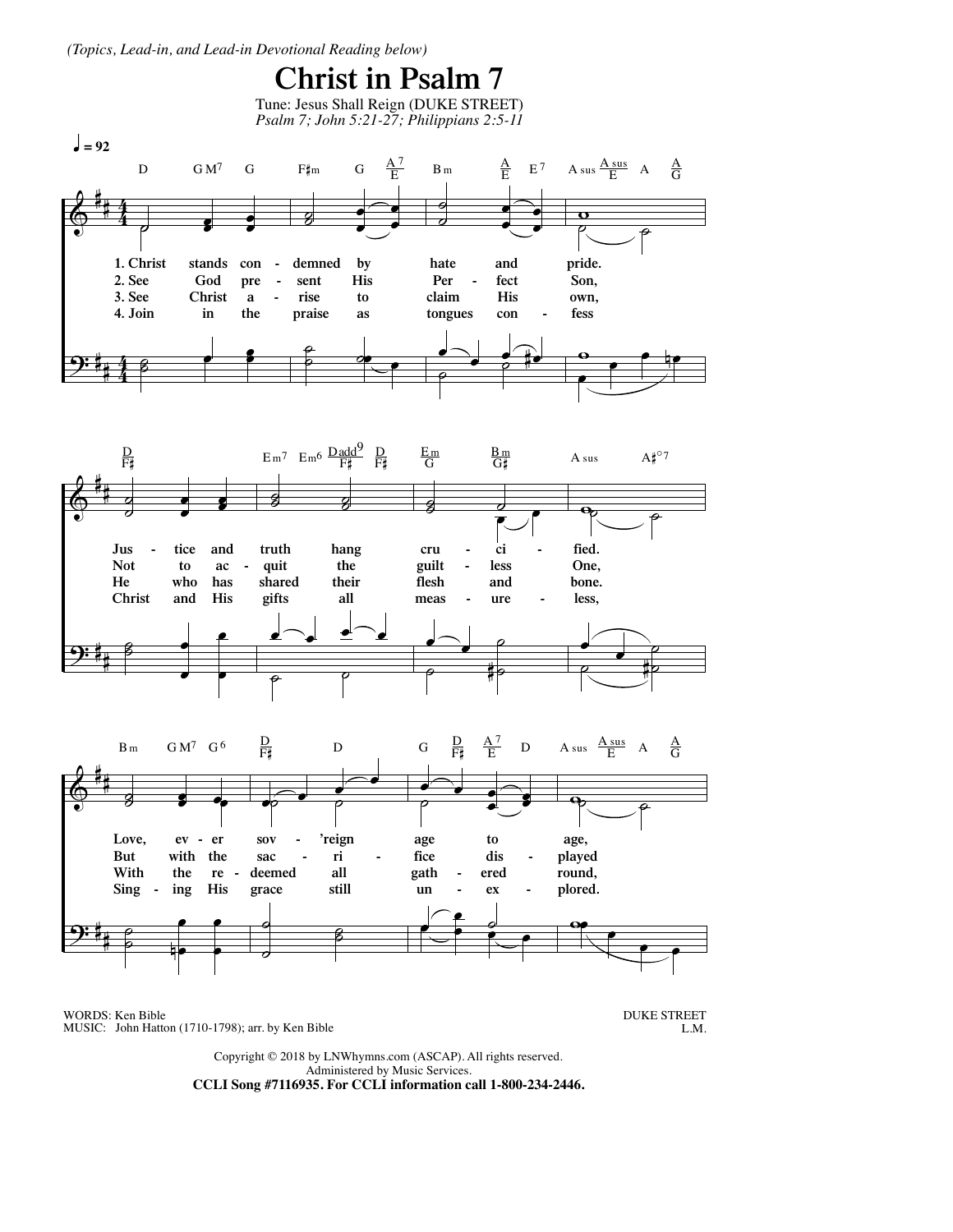

**TOPICS:** Atonement; Holiness; Jesus' Suffering & Death; Lent-Easter; Living in Christ

LEAD-IN: Vindicate me, O Lord, according to my righteousness and my integrity that is in me. O let the evil of the wicked come to an end, but establish the righteous; For the righteous God tries the hearts and minds. My shield is with God, Who saves the upright in heart. God is a righteous judge. (Psalm 7:8-11, NASB)

## **LEAD-IN DEVOTIONAL READING:**

## **Christ in Psalm 7**

Father, I love You. I trust You. My goal is to constantly, eagerly obey You.

But my innocence does not depend on me, but on Your holy, just, guiltless Son, **Iesus**. You declare me innocent because I trust in Him. I am pure only as I am in Him. When we committed the ultimate injustice, executing the Just One for our own evil. You presented Him as completely pure and innocent. You did so not to secure His release, but ours.